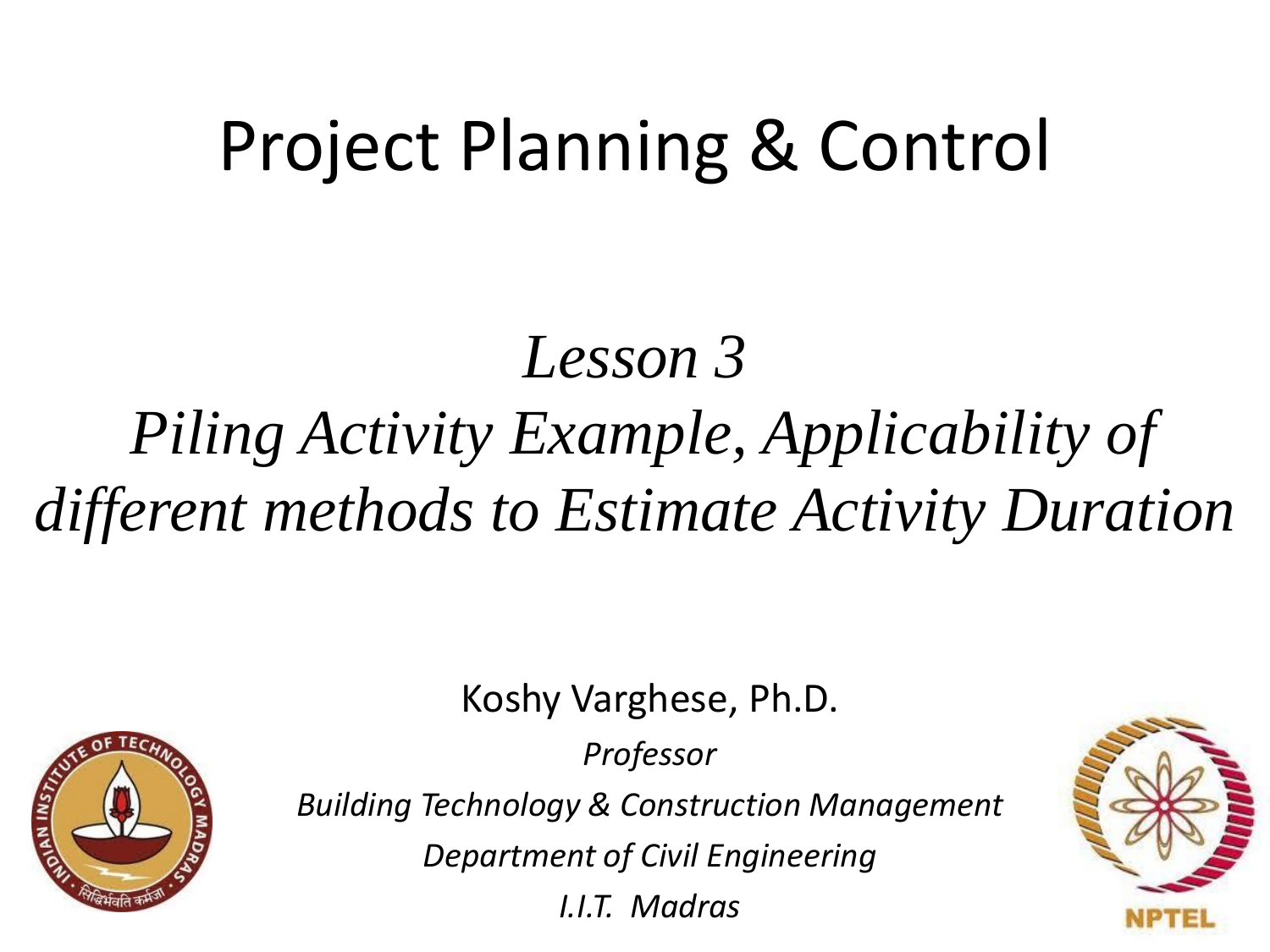

# Example 3 – Piling



- Consider drilling for a cast in situ pile using a winch for a bridge. One abutment rests on soft soil, whereas other on soft rock.
	- Number of piles per abutment 20
	- Length of each pile 15m
	- Working time for the winch is 10 hours a day
	- Normal productivity of a winch 1.5m/hr
	- Productivity soft rock 0.5m/hr
- Calculate the duration for piling of each abutment.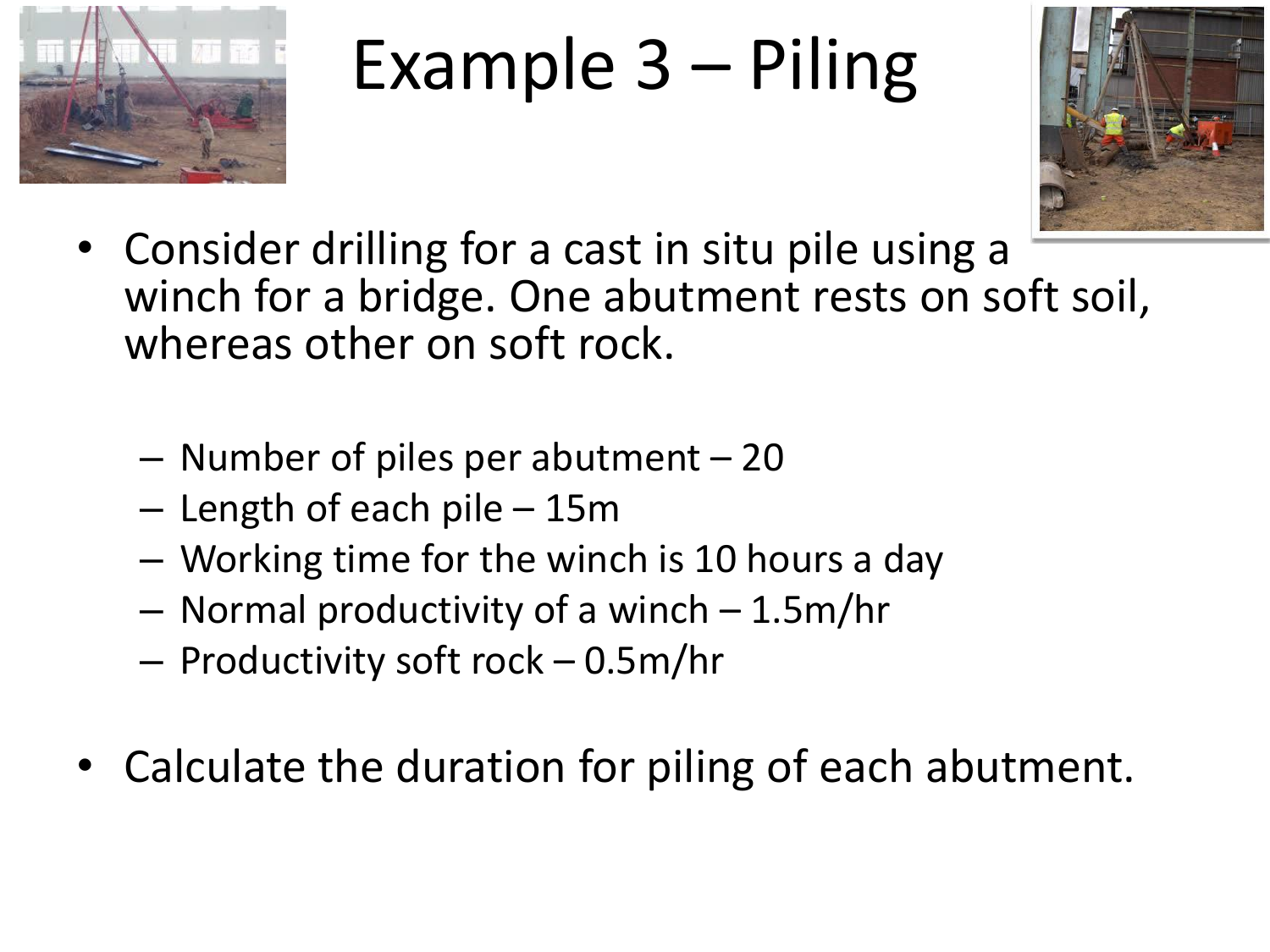

# Example 3 – Solution



- Normal production for winch 1.5\*10= 15m/day
- For Abutment on soft soil (Normal Productivity)

**Duration = Quantity/Production = No. Piles x Length / Production** 

$$
= 20*15/15
$$

$$
= 20 \text{days}
$$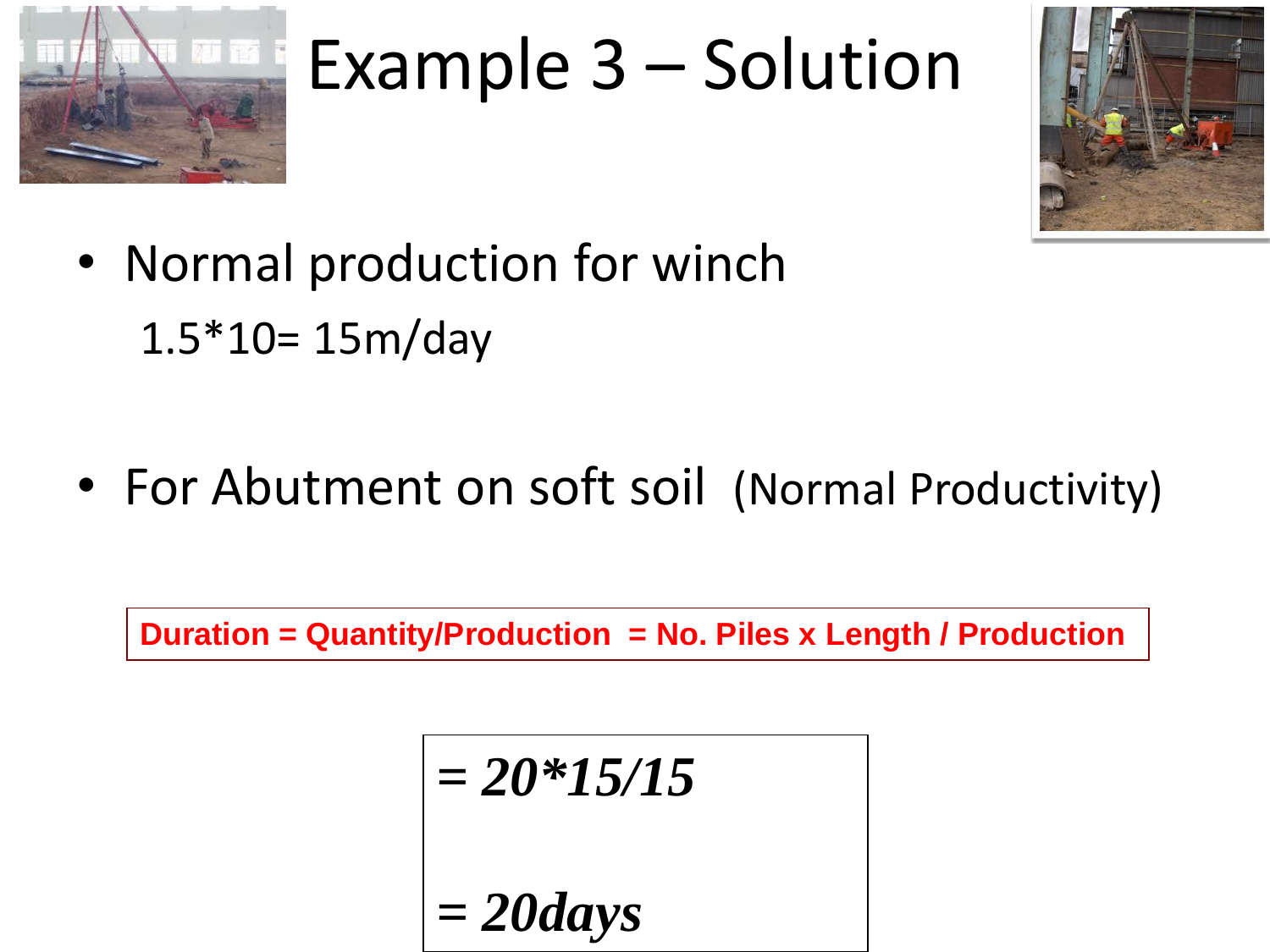

### Example 3 – Solution



- Factored production for winch (soft rock) 0.5\*10= 5m/day (Factor 1/3)
- For Abutment on soft rock (Factored Productivity)

**Duration = Quantity/Production = No. Piles x Length / Production** 

$$
= 20*15/5
$$
  
= 60 days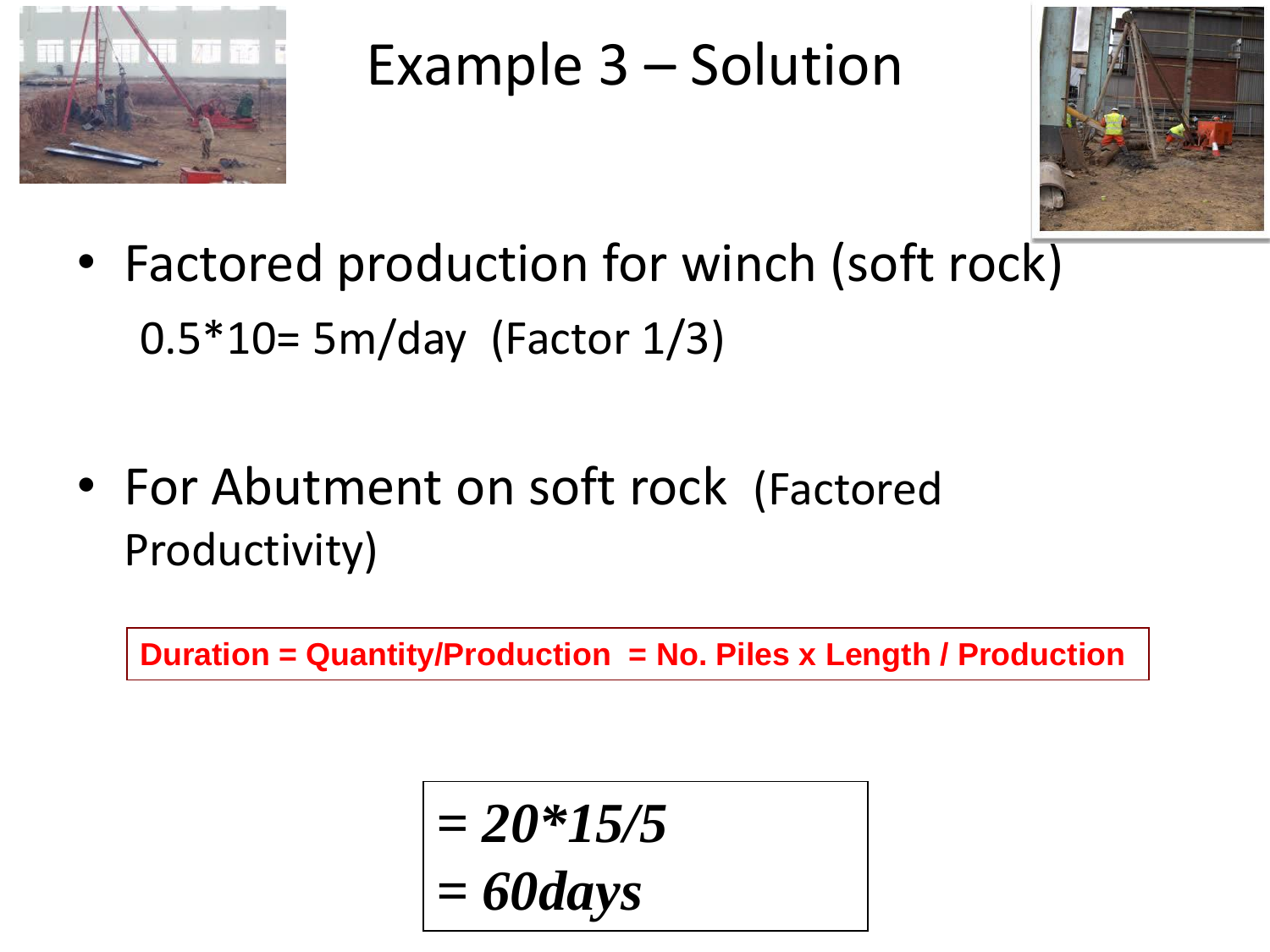

### Example 3 – Working Time Factor



• Factor for working time Actual Working hours/Ideal Working hours  $8.5/10 = 0.85$ 

Actual Duration = Ideal Duration/Working time Factor

–For Abutment on soft soil  $=20/0.85$   $\sim$  24days

–For Abutment on soft rock  $=60/0.85$   $\sim$  71 days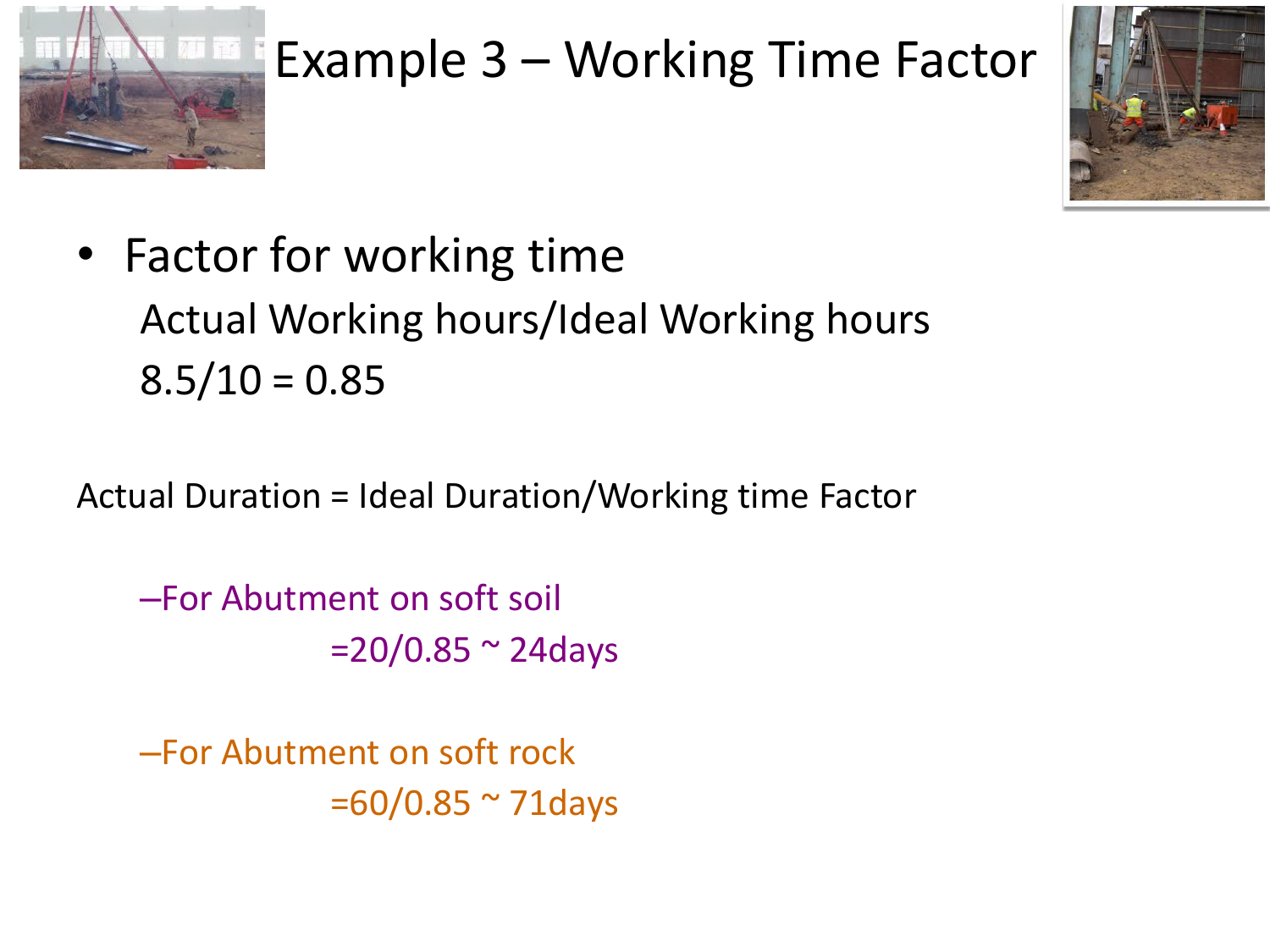#### Productivity Independent Duration

- Certain activities in construction have fixed methods and resource requirements
- These activities are standardized and their duration are largely independent of productivity



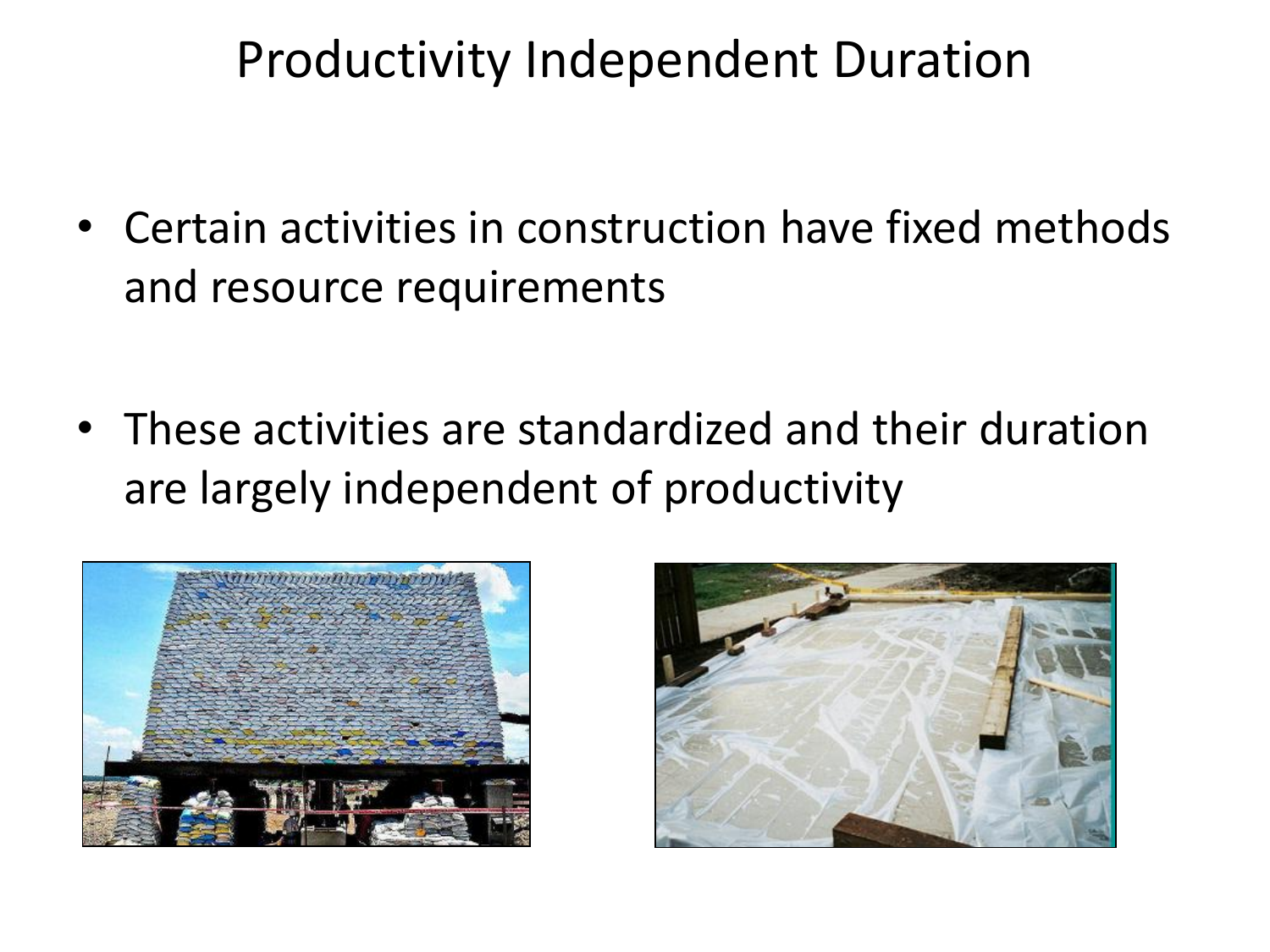# Activity Duration Estimating

- 6.4.2 Tools & Techniques
	- –Expert Judgment (Heuristic)



- –Analogous Estimating (Data + Heuristic)
- –Parametric estimating
- –Three Point Estimate (Uncertainty)
- –Reserve analysis (Buffer)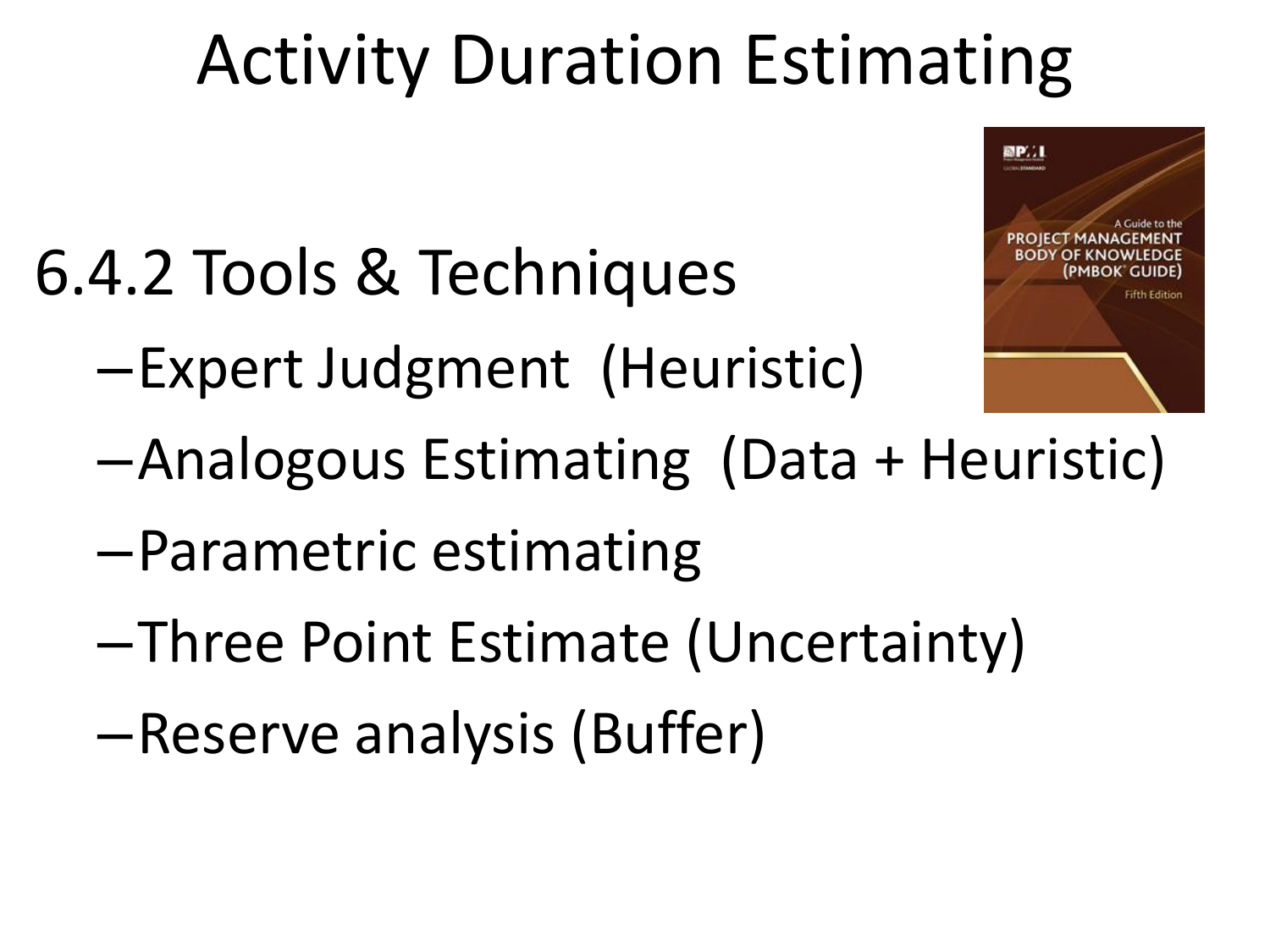## Expert - Heuristic Estimates

• Experience based technique, it is used when exhaustive estimation based on detailed mathematical formulas is impractical.

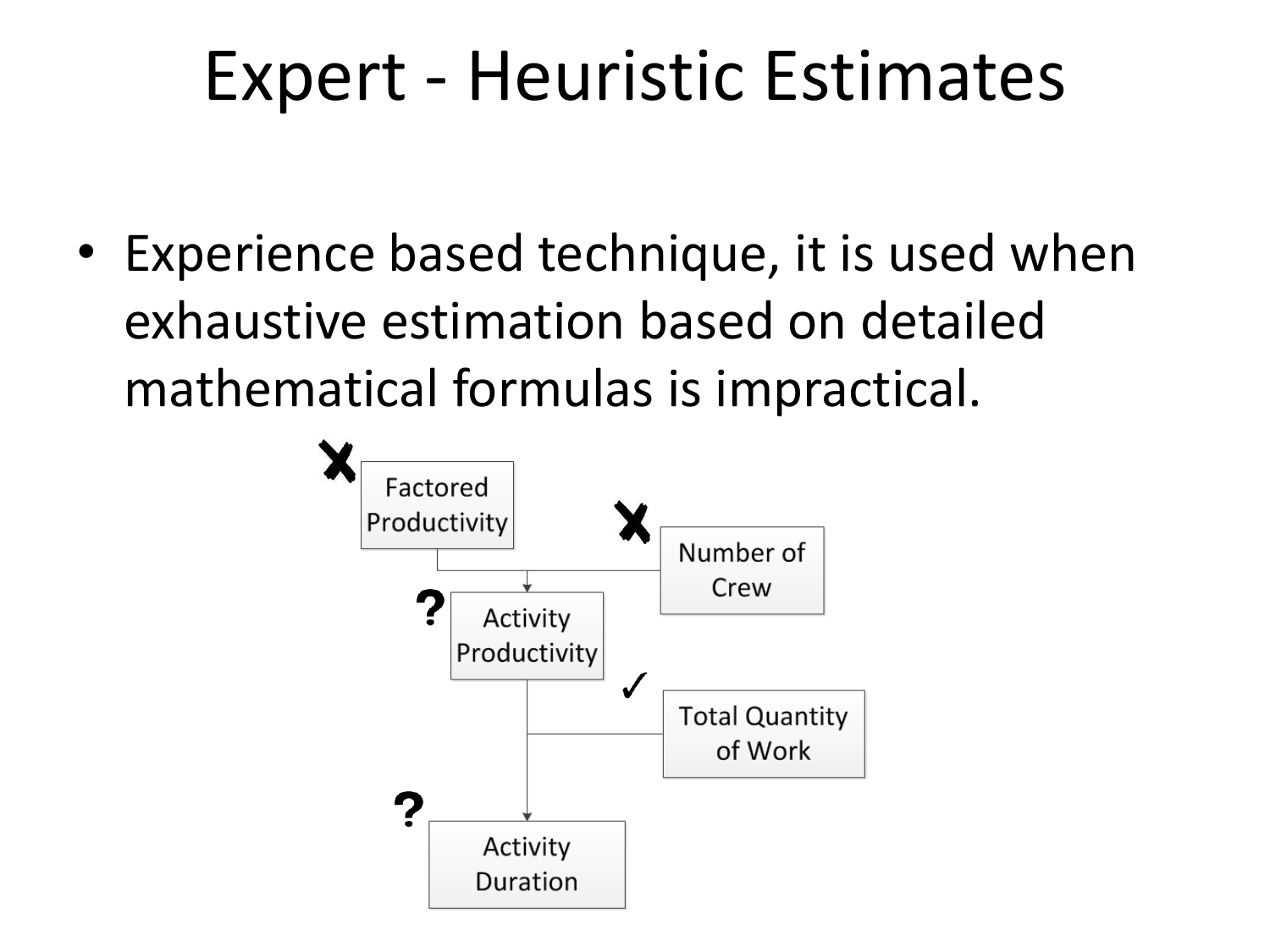## Uncertain Duration

- Probabilistic duration distribution is used to account for the uncertainty in activity duration estimation.
- Here the duration of a particular activity is assumed to be a random variable that follows a certain distribution as shown in the figure below